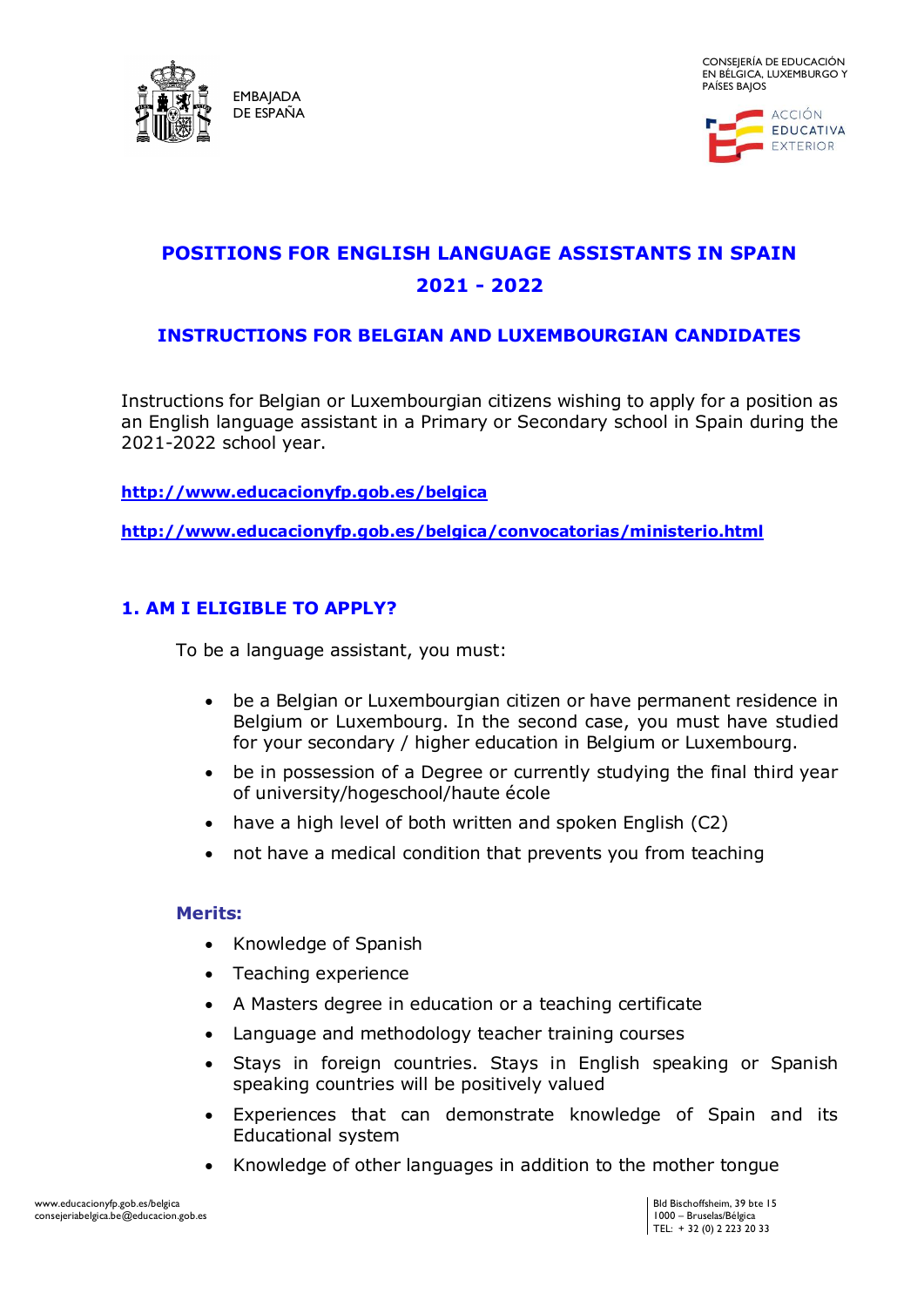



• Not having previously obtained a language assistant position

# **2. HOW TO APPLY?**

First of all, you need to fill out the online application and send a copy by mail to the Education Office in Belgium as specified below:

### **Completing the online application**

Complete the application, through the online application system provided by the Ministry for Education and Vocational Training (**Profex**), before the **7 th of April 2021.**

[Online](https://sede.educacion.gob.es/tramite/login/inicio.jjsp?idConvocatoria=606) application:

[Enlace a la aplicación para hacer la solicitud en Profex](https://sede.educacion.gob.es/profex/jsp/login/login.do?identificadoEnLaAplicacion=no)

For further information, watch the video about how to log into PROFEX:

[Application Online](https://www.youtube.com/watch?v=eI1ghuOXcGw&feature=youtu.be)

### **Application procedure:**

- All documents must be scanned and uploaded to the online application completed on PROFEX.
- Make sure your application shows the status "inscrita".
- Once registration online has been completed a PDF file will be automatically generated by the application.
- To finish the process, save a copy of the PDF file and of the CV generated by Profex, and finally send both documents to asesoriabelgica.be@educacion.gob.es (before 7<sup>th</sup> April), subject: "documentación auxiliar de inglés".

#### **The following documents are to be uploaded to the online application (PROFEX) and to be handed in later on, either an original or a certified copy, in the case of being selected:**

- Photocopy of a valid identity card or passport.
- Copy of the diplomas required (a degree or proof of currently studying the final year of university).
- In the case of unfinished studies: certificate of higher education, or a certified photocopy containing the following data: type of studies,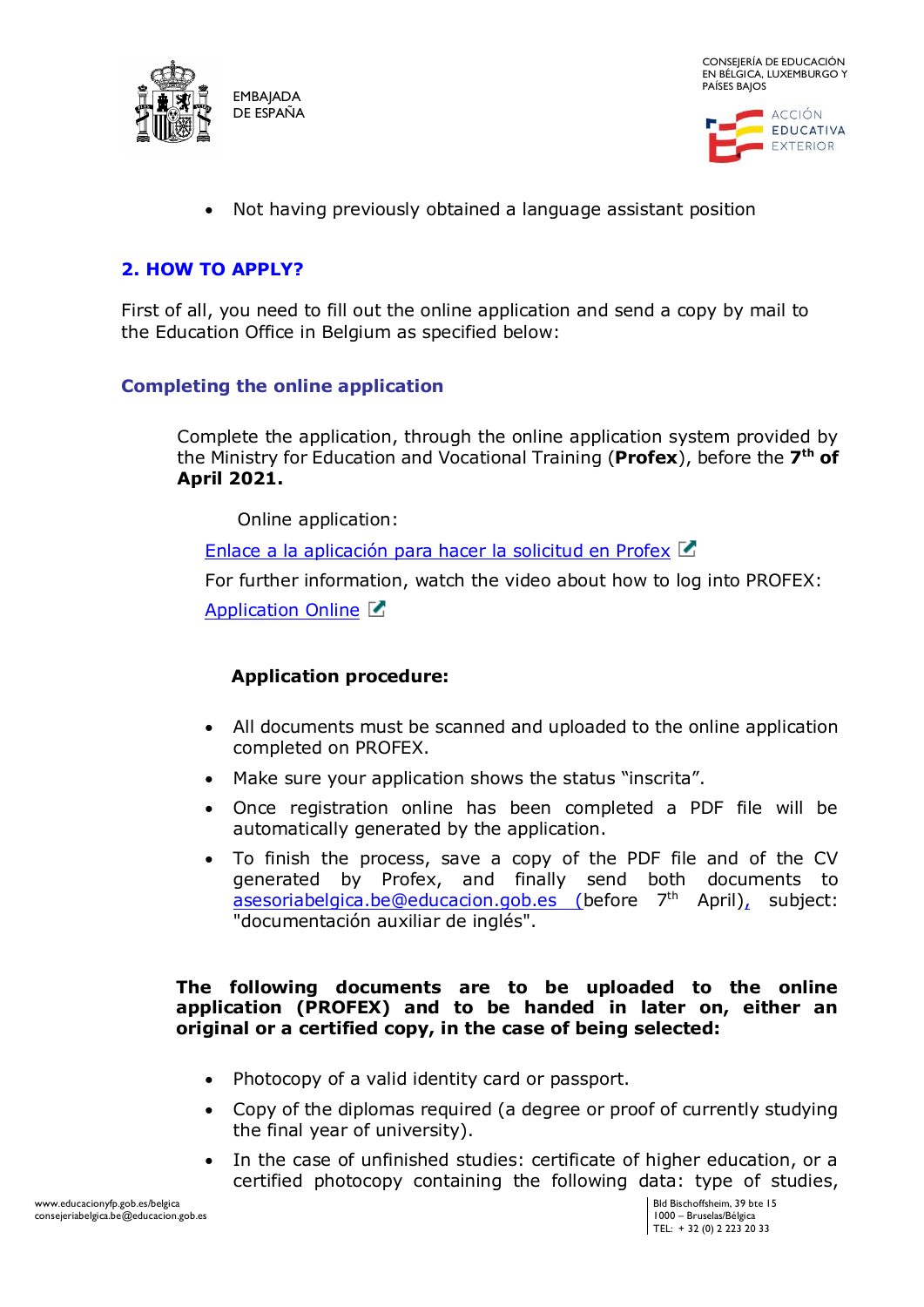



specialty or option, number of years completed and courses studied, specifying the results and credits for each course.

- Cover letter written in English, of about 500 words, specifying the reasons for your application and your suitability as a candidate.
- Supporting documentation for all the merits alleged.
- Letter of reference duly signed and stamped, written by a teacher from the Faculty or the University School where the candidate studies or studied.
- A passport size photo.

# **3. HOW ARE THE LANGUAGE ASSISTANTS SELECTED?**

### **After the closing date of the call the procedure which will be followed to select the language assistants is as follows:**

- A committee from the Education Office at the Embassy of Spain in Belgium will consider the applications.
- The preselected candidates will be called for an interview (in April or in May), either on location or by videoconference, during which their skills in English and in Spanish will be assessed as well as their ability to carry out the position (motivation, knowledge of teaching methodology, lesson planning and teaching materials etc.)
- The candidates will be notified by email of the resolution taken in June.
- Afterwards, the Autonomous Community to which the candidate is appointed will contact the selected candidates directly to inform them of the school or the schools to which they will be posted.

### **4. INFORMATION ABOUT THE LANGUAGE ASSISTANT POSITION**

### **4.1. Functions and obligations of the language assistants**

- Language assistants will be part of the teaching staff of the school to which they are appointed.
- Language assistants will support the English teachers in the school through the design and implementation of activities that contribute to improve the students language skills (specially their oral skills).
- Language assistants will teach small groups or a whole class -under the supervision of a mentor teacher- and take part in other activities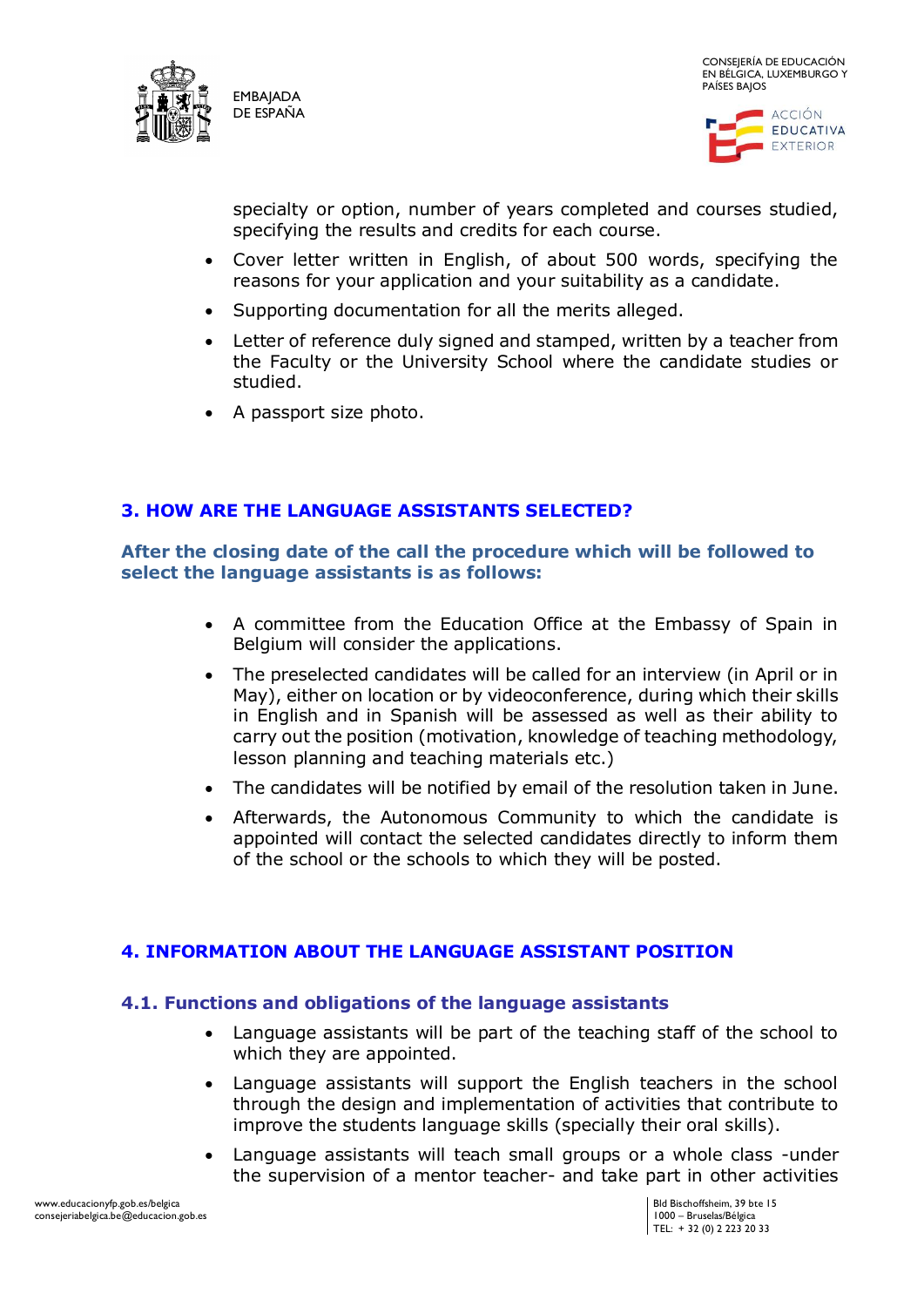



in the school (cultural activities, trips, and so on).

- They will be able to collaborate in classes of other subjects taught in English.
- Language assistants will work between 12 and 16 hours a week for up to 8 months.

### **4.2. Specific conditions for the scholarship or assistance**

- Language assistants will be appointed to a school from October 1, 2021 to May 31, 2022 (except for Madrid: June 30, 2022)
- Language assistants will receive 700  $\epsilon$  a month as a scholarship 12 hours/week (but 1.000 € in Valencia or Madrid, 16 hours/week).
- For the language assistants that are not in possession of a European Health Insurance Card, a health insurance will be subscribed to cover them in case of illness or accident during their stay in Spain.
- Language assistants will defray the travel costs, accommodation and food.
- Schools do not offer any type of accommodation but they can be helpful in finding one.
- Language assistants will possibly assist to an initial training course at the beginning of the academic year.
- Language assistants will be off during school holidays set for 2021/2022 in their centre of destination.
- Language assistants will receive an official certification issued by the Autonomous Communities.

# **5. AVAILABLE AUTONOMOUS COMMUNITIES / REGIONS FOR BELGIAN AND LUXEMBOURGIAN CANDIDATES**

**Andalucía, Aragón, Canarias, Cantabria, Castilla y León, Castilla-La Mancha, Comunidad Valenciana, Galicia, Islas Baleares, La Rioja, Madrid, País Vasco**

# **6. USEFUL LINKS**

In case of doubt or problem with the registration in Profex, please contact: [profex.soporte@educacion.gob.es](mailto:profex.soporte@educacion.gob.es)

If you wish to ask any other question about the program, please contact: [asesoriabelgica.be@educacion.gob.es](mailto:asesoriabelgica.be@educacion.gob.es)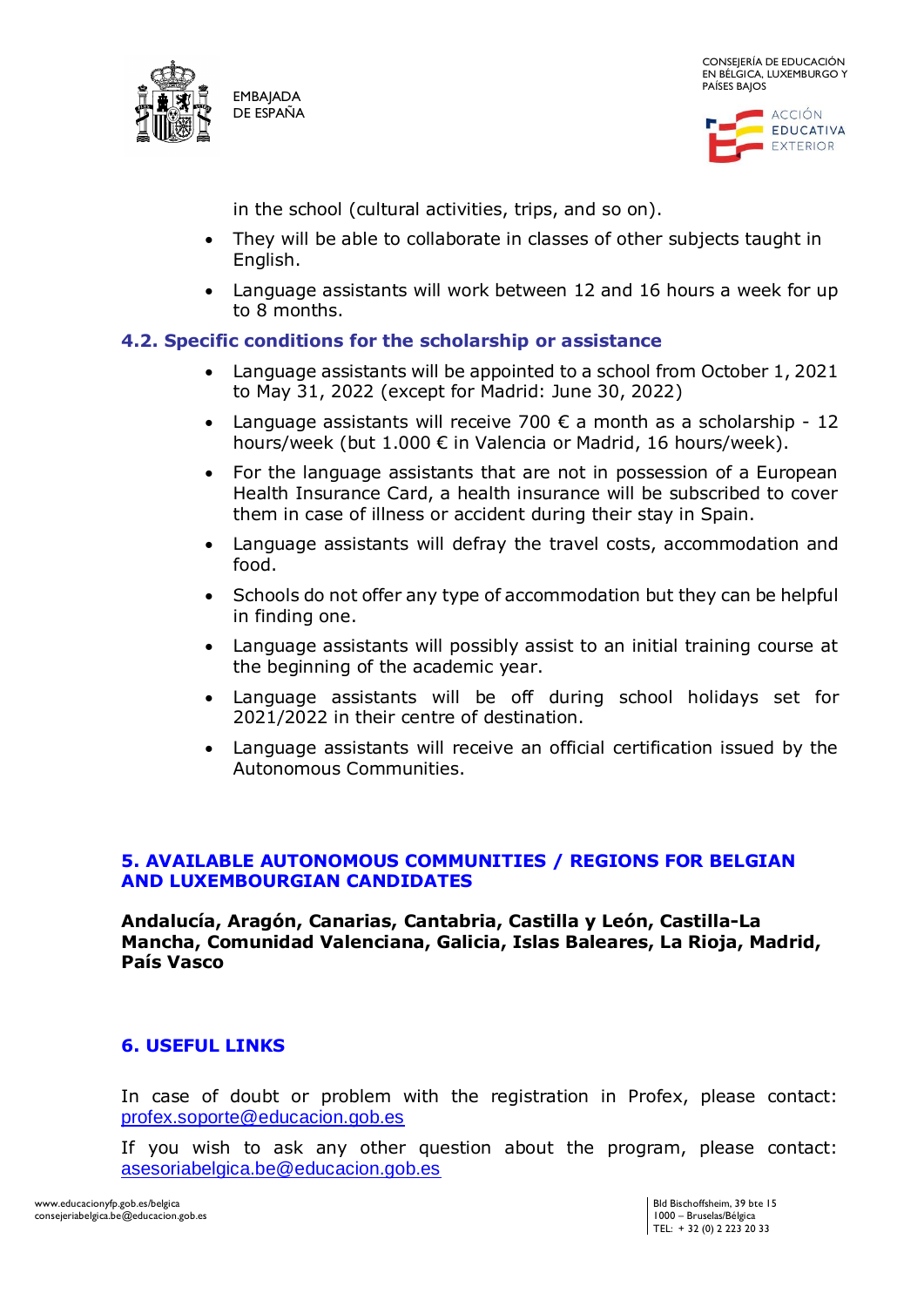

CONSEJERÍA DE EDUCACIÓN EN BÉLGICA, LUXEMBURGO Y PAÍSES BAJOS



### **Other links**:

[Convocatoria oficial del Ministerio de Educación y FP \(MEFP\)](http://www.educacionyfp.gob.es/servicios-al-ciudadano/catalogo/profesorado/convocatorias-para-extranjeros/auxiliares-conversacion-extranjeros-espana.html)

[Régimen y condiciones del programa](http://www.educacionyfp.gob.es/dam/jcr:0f606fc7-b5c9-4aed-921b-1ddafeee3ea7/condiciones-programa.pdf)  $\square$ 

[Elección de destino](http://www.educacionyfp.gob.es/dam/jcr:5214be36-ce09-4c93-ac6e-738920de110e/regiones-elegibles-2021-2022.pdf)

[Las funciones del auxiliar de conversación ES](http://www.educacionyfp.gob.es/dam/jcr:c2180caf-0787-4c9b-b592-da2972c9cb18/funciones-auxiliar-es.pdf)  $\mathbb{Z}$  - [EN](http://www.educacionyfp.gob.es/dam/jcr:3787edaa-96aa-463c-a417-1e23b6dcf341/funciones-auxiliar-en.pdf)  $\mathbb{Z}$ 

[Testimonios de otros auxiliares extranjeros en España](http://www.educacionyfp.gob.es/dam/jcr:695cbe3f-5cf5-4f8f-8a12-d03f870e7f1e/experiencias-extranjeros.pdf) **■** 

[Guía para auxiliares de conversación en España ES](file:///C:/Users/agurg/Downloads/21668%20(2).pdf)  $\mathbb{Z}$  - [EN](file:///C:/Users/agurg/Downloads/21670%20(1).pdf)  $\mathbb{Z}$ 

Consejería de Educación BÉLGICA Bd. Bischoffsheimlaan 39, B. 15 1000 BRUXELLES/BRUSSEL Tel.: (+32) (0)2 223 20 33

<http://www.educacionyfp.gob.es/belgica/convocatorias/ministerio.html>